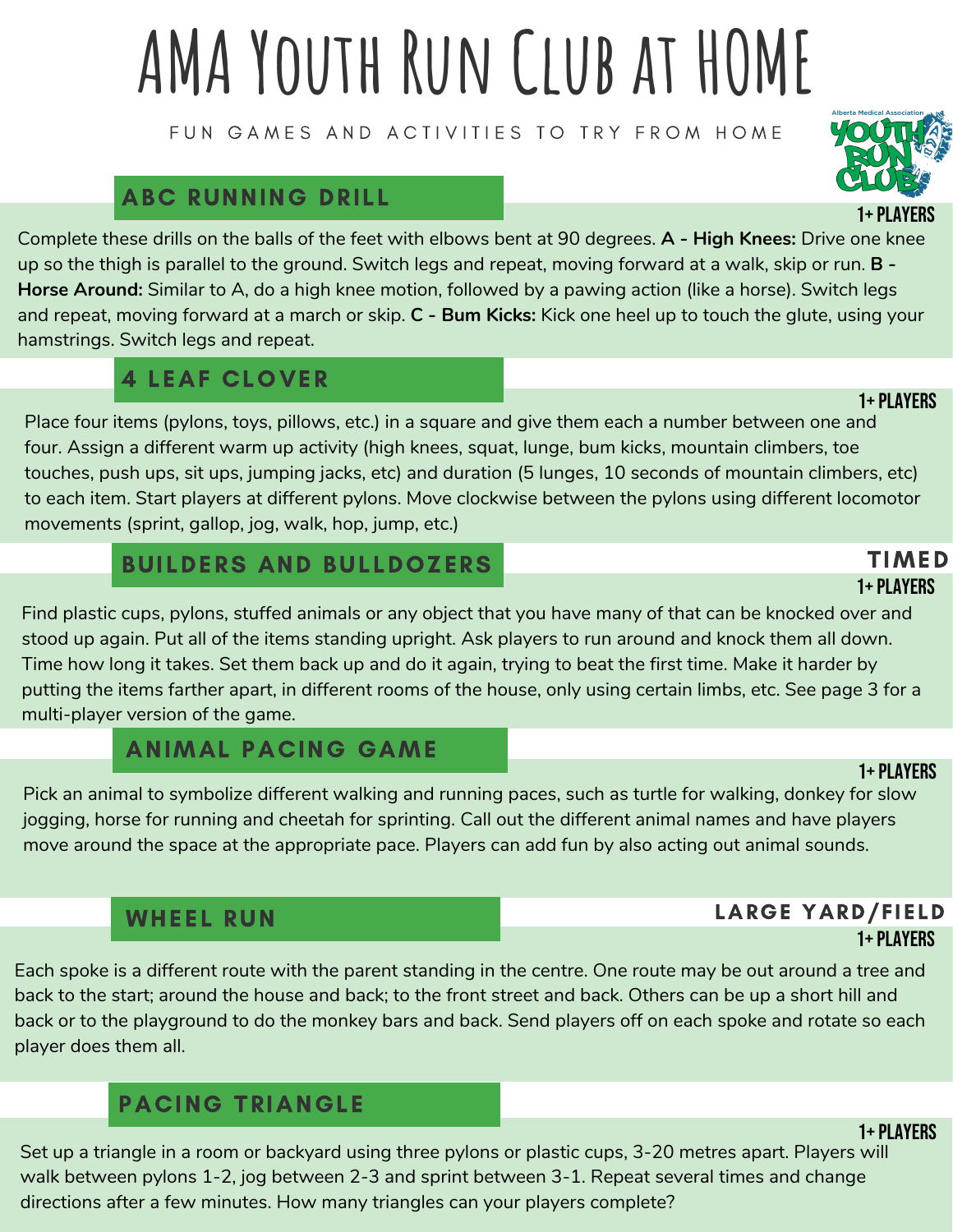### BUTTERFLY

### BACKYARD/OPEN INDOOR AREA 1+ Players

Set up cones or plastic cups in the shape of a butterfly. This particular butterfly shape should be symmetrical, with a straight line down its centre. This centre line is called the "sprinting lane" while one side of the butterfly is the "jogging lane" and the other side of the butterfly will be the "walking lane." Have your players start to jog around one side of the butterfly shape, then have them sprint down the centre of the butterfly before walking the other side.

### CIRCUIT TRAINING

Circuit training involves moving from one exercise to the next. Organize the stations so similar activities are not beside each other (e.g. wall jumps should not be beside wall sit). Each station lasts one minute, with 30 seconds to move to the next station.

Sample Exercises: bicycle, modified plank, running laps, skipping on the spot, wall jumps, lunges, butt kicks, push-ups, step-ups, wall sits, shuttle relay run, calf raises, burpees, jumping jacks, tricep dips, squat jumps...

### OBSTACLE COURSES

### 1+ Players

This can be done inside or out depending on available space. Include as many actions as possible, such as going over, under, or around items; crawling, hanging, hopping, skipping, etc. Players can do this individually, one after another, or in a relay format. Include some calisthenics like push-ups, sit-ups or lunges somewhere in the obstacle course to add some variety.

### PORT & STARBOARD

### Tell players to imagine they are on a ship. You yell out commands and the players must obey. The last player to complete the command has to do 10 jumping jacks. Some commands you can try are: starboard (run to the right), port (run to the left), bow (run to the front), stern (run to the back), scrub the deck, hit the deck (lying face down), submarine (lying on back with one leg up in the air), and Captain's coming (stand at attention and salute). Be creative and make up some of your own commands!

### ALPHABET SPELLING

Set up Animal Alphabet Cards around the room/house. Provide a word to spell or call out a letter. Players will move around the space (try using different locomotion - walk, run, skip, hop) to locate the letter and do the action that is on the card. To download the free cards go to: [https://everactive.org/product/animal](https://everactive.org/product/animal-alphabet/)alphabet/ Ideas of words to spell: run, walk, play, fun, (NAME), games, physical, activity, snack, heart, health, strong, nutrition, wellness, sleep, fruit, vegetable, sweat, energy, happy, learning.

### DISTANCE RUN

|     | <b>I KM PROGRAM</b> |     | <b>2.1 KM PROGRAM</b> |     | <b>4.2 KM PROGRAM</b> |     | <b>5 KM PROGRAM</b> |    |            |
|-----|---------------------|-----|-----------------------|-----|-----------------------|-----|---------------------|----|------------|
| Run | Kilometers          | Run | <b>Kilometers</b>     | Run | <b>Kilometers</b>     | Run | <b>Kilometers</b>   |    |            |
|     | 0.5                 |     |                       |     |                       |     |                     | 11 | 3.5        |
|     | 0.5                 |     |                       |     |                       |     |                     | 12 | 3.5        |
|     | 0.5                 | з   |                       |     | 2.5                   | 2   |                     | 13 |            |
| 4   | 0.5                 |     |                       | 4   | 2.5                   | 3   |                     | 14 |            |
| 5   | 0.75                | 5   | 1.5                   | 5   | 2.5                   | 4   | 2.5                 |    |            |
| 6   | 0.75<br>0.75        | 6   | 1.5<br>1.5            | 6   | 3                     |     |                     | 15 | 4          |
| 8   | 0.75                | 8   | 1.5                   | R   |                       | 5   | 2.5                 | 15 | 4.5        |
| 9   |                     | 9   |                       | 9   | 3.5                   | 6   | 2.5                 | 17 | 4.5        |
| 10  |                     | 10  |                       | 10  | 3.5                   |     | 3                   | 18 | 4.5        |
| 11  |                     | 11  |                       | 11  | 3.5                   | 8   | 3                   | 19 | 5          |
| 12  |                     | 12  |                       | 12  |                       |     |                     |    |            |
| 13  | 0.5                 | 13  |                       | 13  | 3                     | 9   | 3                   | 20 | 3.5        |
| 14  | 1 Fun Run!          | 14  | 2.1 Fun Run!          | 14  | 4.2 Fun Run!          | 10  | 3.5                 | 21 | 5 Fun Run! |

### 1+ Players

1+ Players

### 1+ Players

1+ Players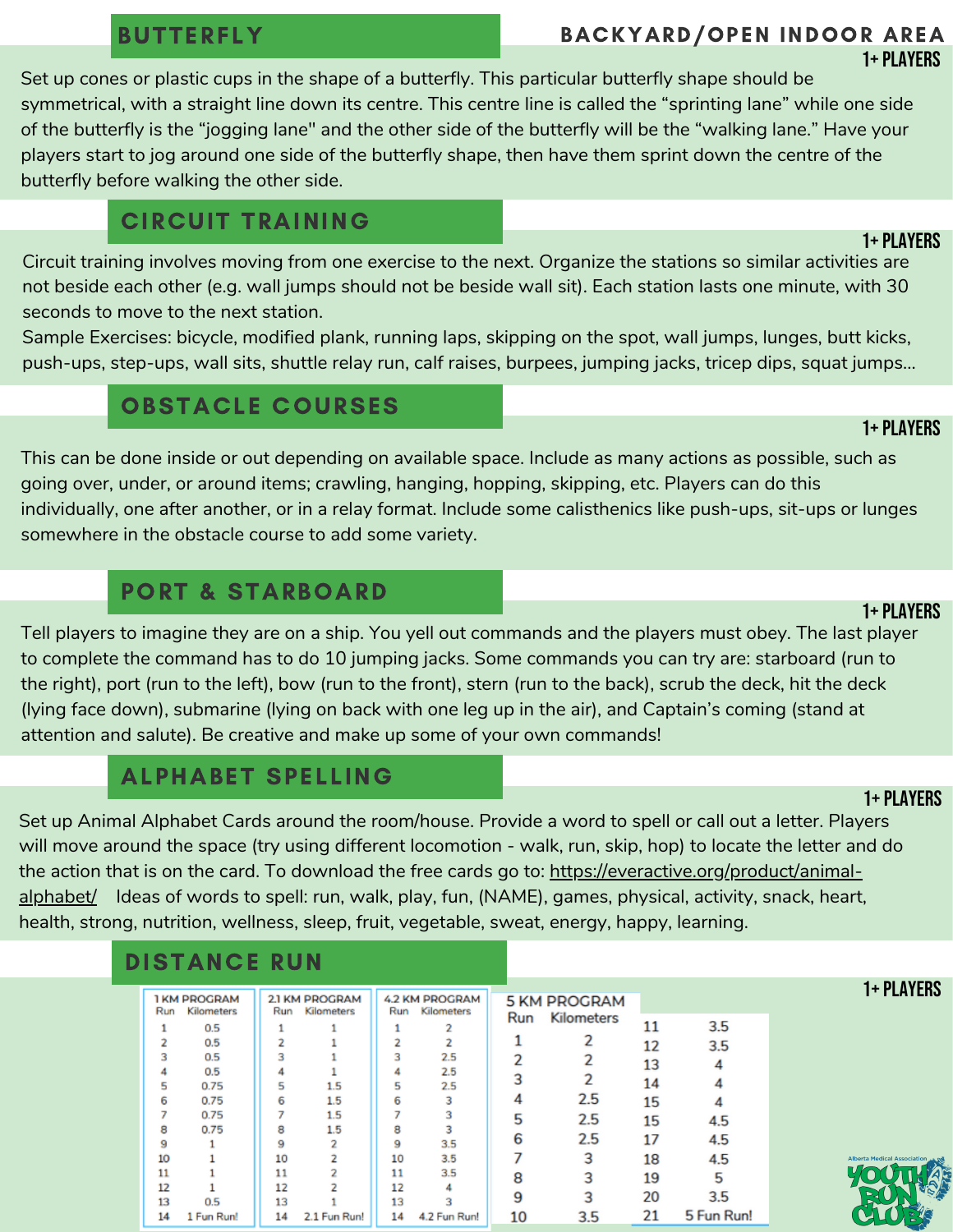### RELAY RACES

There are an endless number of relay races to choose from. Use forward, backward or sideways running, hopping, skipping, crawling, cart-wheeling, running in pairs, wheelbarrows in pairs, leapfrog, etc. Incorporate actions like sit-ups, push-ups, or jumping jacks at the turnaround spot. If you want to keep players really active, have them do jumping jacks or run on the spot while waiting their turn to go.

### BUILDERS AND BULLDOZERS CHALLENGE

Using plastic cups, pylons, stuffed animals or any object that you have a lot of, and can knock over or stand up. Put half of the items standing upright and the other half knocked down. Divide players into two teams. One team, the "builders" are trying to get all of the items standing upright. The other team, the "bulldozers" are trying to knock all of the items down. On 'GO', participants run around and turn over as many cones as possible as assigned to their team cone type. Have them keep going until you call time. Whoever has the most items correct wins. Play multiple rounds, switching sides. Make it harder by putting the items farther apart, in different rooms of the house, etc. See page 1 for a single-player version.

### SNATCH IT

Divide into two teams. Have the opposing team form lines facing each other approximately 3-5 meters apart. Number the members of each team starting at 1 and going up. Number 1 on one team should be opposite from number 1 on the other team. Place an object, such as a bean bag, stuffed animal, etc. in the middle of the floor between the two teams. Call out a number and have corresponding players race each other to pick up the object. The player who is able to snatch the object must try and make it back to their spot without being tagged by the other player.

### ROCK PAPER SCISSORS

2+ Players Divide into two lines. Stand facing each other at the centre of the activity space, one or two meters apart. Each side huddles together to decide if they would like to be rock (crouched down with body shaped like a ball), paper (standing with arms and legs wide) or scissors (standing with arms and legs crossed) as a team. Upon the leader calling out "Rock, Paper, Scissors" each group shows their choice. The side that wins the RPS challenge chases the other side back to an end line. Be sure to have the end line at least a couple of metres from any walls. Anyone tagged can do 5 jumping jacks, or another type of exercise before the next round begins

### **STRETCHES**

Stretching is an important part of your running routine. Stretching helps prevent injuries and stiffness, and it leaves your muscles relaxed You should stretch once your muscles are warm, not before exercising when your muscles are cold. Below are a few stretches you can try, but there are lots more stretches you can do



2+ PI AYFRS

### 2+ Players

### 2+ PI AYFRS